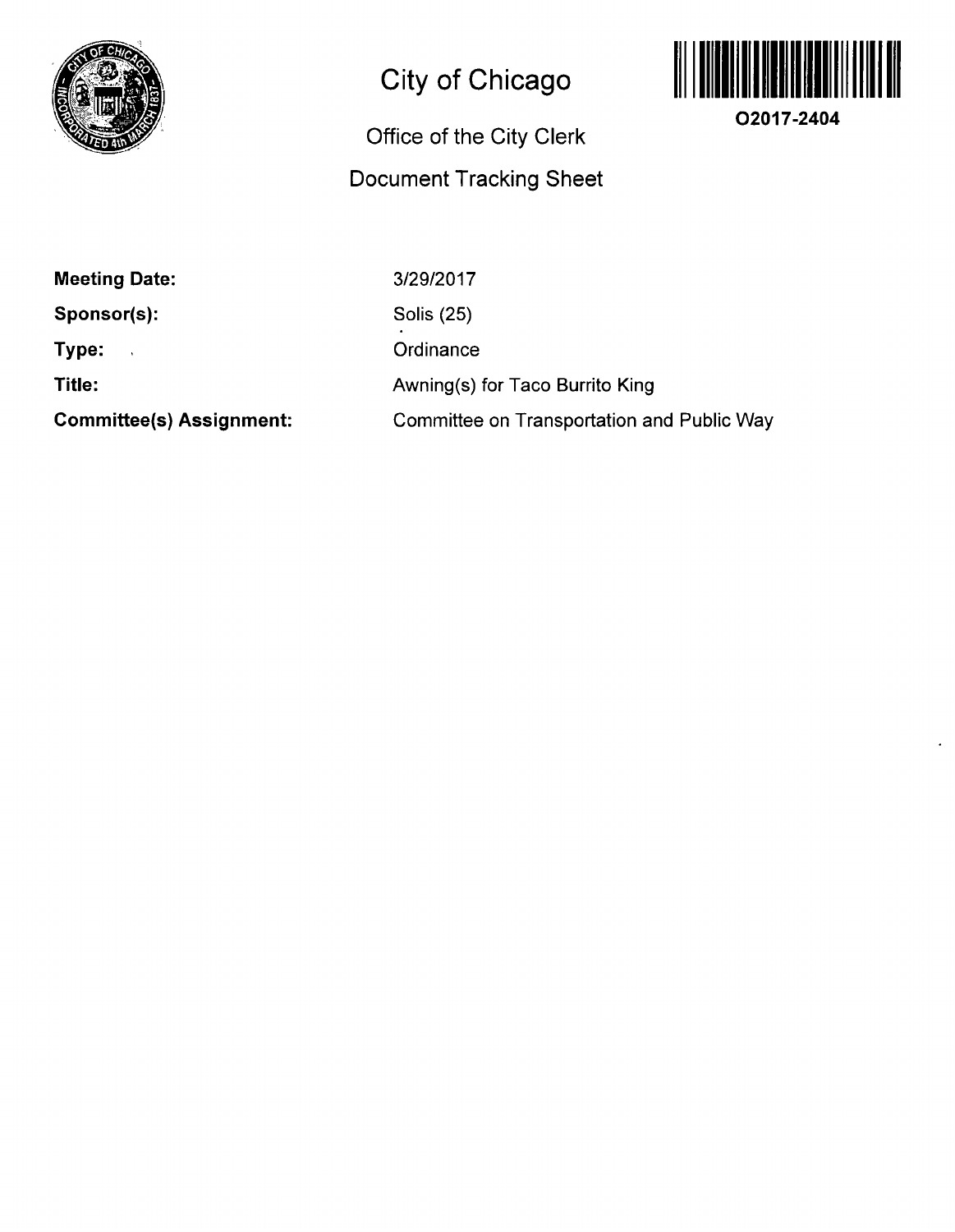**ORDINANCE** TACO BURRITO KING Acct. No. 363768 - 1 Permit No. 1126629

Be It Ordained by the City Council of the City of Chicago:

SECTION 1. Permission and authority are hereby given and granted to TACO BURRITO KING, upon the terms and subject to the conditions of this ordinance to maintain and use, as now constructed, one (1) Awning(s) projecting over the public right-of-way adjacent to its premises known as 405 S. Wells St..

Said Awning(s) at S. Wells Street measure(s): One (1) at sixty-four (64) feet in length, and two (2) feet in width fora total of one hundred twenty-eight (128) square feet.

The location of said privilege shall be as shown on prints kept on file with the Department of Business Affairs and Consumer Protection and the Office of the City Clerk.

Said privilege shall be constructed in accordance with plans and specifications approved by the Zoning Department - Signs.

This grant of privilege in the public way shall be subject to the provisions of Section 10-28-015 and all other required provisions of the Municipal Code of Chicago.

The grantee shall pay to the City of Chicago as compensation for the privilege #1126629 herein granted the sum of eighty-nine (\$89.00) per annum in advance.

A 25% penalty will be added for payments received after due date.

The permit holder agrees to hold the City of Chicago harmless for any damage, relocation or replacement costs associated with damage, relocation or removal of private property caused by the City performing work in the public way.

Authority herein given and granted for a period of five (5) years from and/&fte/02/15/2017

Alderman

Daniel S. Solis 25th Ward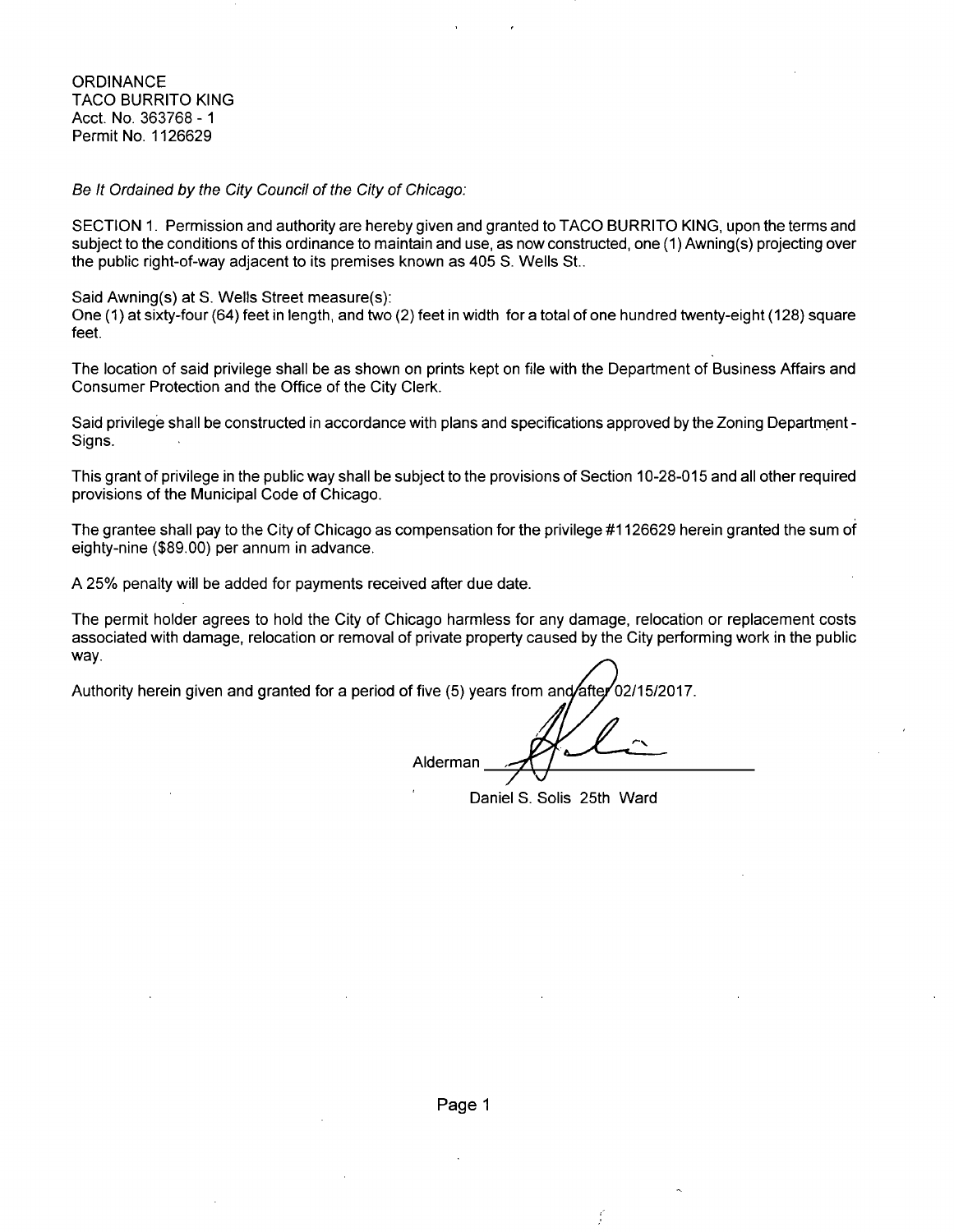

 $\boldsymbol{\cdot}$ 

l.

 $\vec{\zeta}$